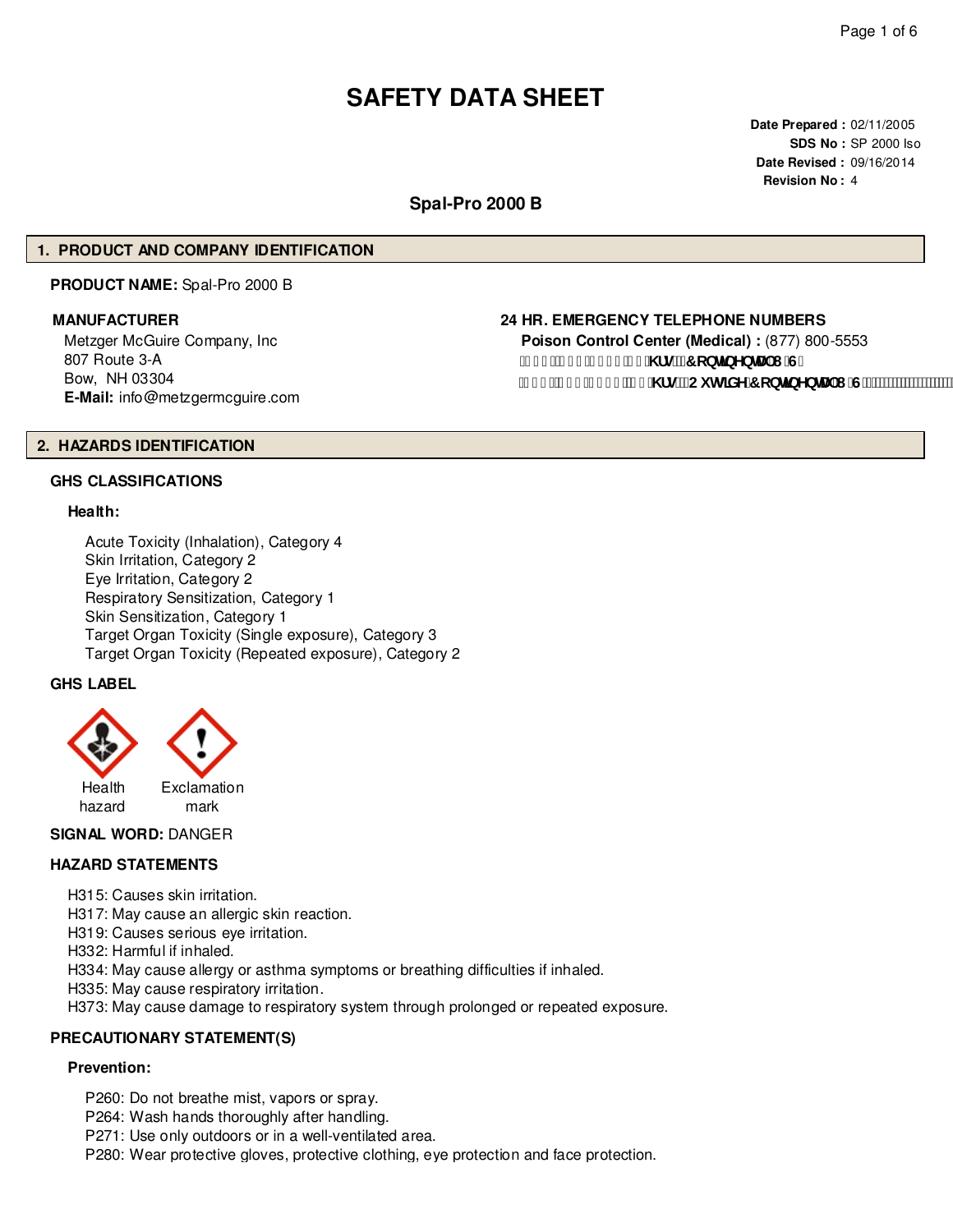P284: In case of inadequate ventilation wear respiratory protection.

# **Response:**

P302+P352: IF ON SKIN: Wash with plenty of soap and water.

P333+P313: If skin irritation or rash occurs: Get medical attention.

P304+P340: IF INHALED: Remove person to fresh air and keep comfortable for breathing.

P342+P311: If experiencing respiratory symptoms: Call a POISON CENTER or doctor.

P305+P351+P338: IF IN EYES: Rinse cautiously with water for several minutes. Remove contact lenses, if present and easy to do. Continue rinsing.

P337+P313: If eye irritation persists: Get medical attention.

# **3. COMPOSITION / INFORMATION ON INGREDIENTS**

| Chemical Name                                           |           | <b>CAS</b>                  |
|---------------------------------------------------------|-----------|-----------------------------|
| Polymeric diphenylmethane diisocyanate                  | $30 - 35$ | 9016-87-9                   |
| MDI Prepolymer                                          |           | 30 - 34   112898-48-3       |
| $13 - 21$<br>Diphenylmethane diisocyanate mixed isomers |           | 26447-40-5                  |
| 4,4'-Diphenylmethane diisocyanate                       |           | $101 - 68 - 8$<br>12 - 20 l |

# **4. FIRST AID MEASURES**

**EYES:** Immediately flush eyes with plenty of water. Remove contact lenses, if present. Seek medical attention if irritation persists.

**SKIN:** Immediately flush skin with plenty of water. Remove contaminated clothing and shoes. Seek medical attention if rash or irritation occurs.

**INGESTION:** Give one or two glasses of water to drink. Never give anything by mouth to an unconscious person. Obtain immediate medical attention. Do not induce vomiting unless instructed to do so by poison center or physician.

**INHALATION:** Move person to fresh air. If breathing is difficult, oxygen should be administered by qualified personnel. Obtain medical attention. Symptoms can be delayed for several hours.

# **5. FIRE FIGHTING MEASURES**

**EXTINGUISHING MEDIA:** Water fog, foam, dry chemical or carbon dioxide.

**HAZARDOUS COMBUSTION PRODUCTS:** Carbon oxides, nitrogen oxides, isocyanates and trace amounts of hydrogen cyanide.

**EXPLOSION HAZARDS:** Water contamination produces carbon dioxide gas. This may cause pressurization or explosion of containers.

**FIRE FIGHTING EQUIPMENT:** Exposed firefighters must wear NIOSH-approved positive pressure self-contained breathing apparatus with full-face mask and full protective clothing.

# **6. ACCIDENTAL RELEASE MEASURES**

- **SMALL SPILL:** Isolate the area and preventy entry of unnecessary and unprotected personnel. Do not walk through or otherwise scatter spilled product. Absorb with dry chemical absorbent, earth, sand or any other inert material. Place in a chemical waste container. Allow to stand uncovered 48 hours before closing container.
- LARGE SPILL: Isolate the area and preventy entry of unnecessary and unprotected personnel. Do not walk through or otherwise scatter spilled product. Create a dike or trench to contain product. Prevent entry into waterways, sewers, basements or confined areas. Absorb with dry chemical absorbent, earth, sand or any other inert material. Place in a chemical waste container. Allow to stand uncovered 48 hours before closing container.

**GENERAL PROCEDURES:** Clean spill area with a decontamination solution. Suggested formulation: Sodium carbonate (5 -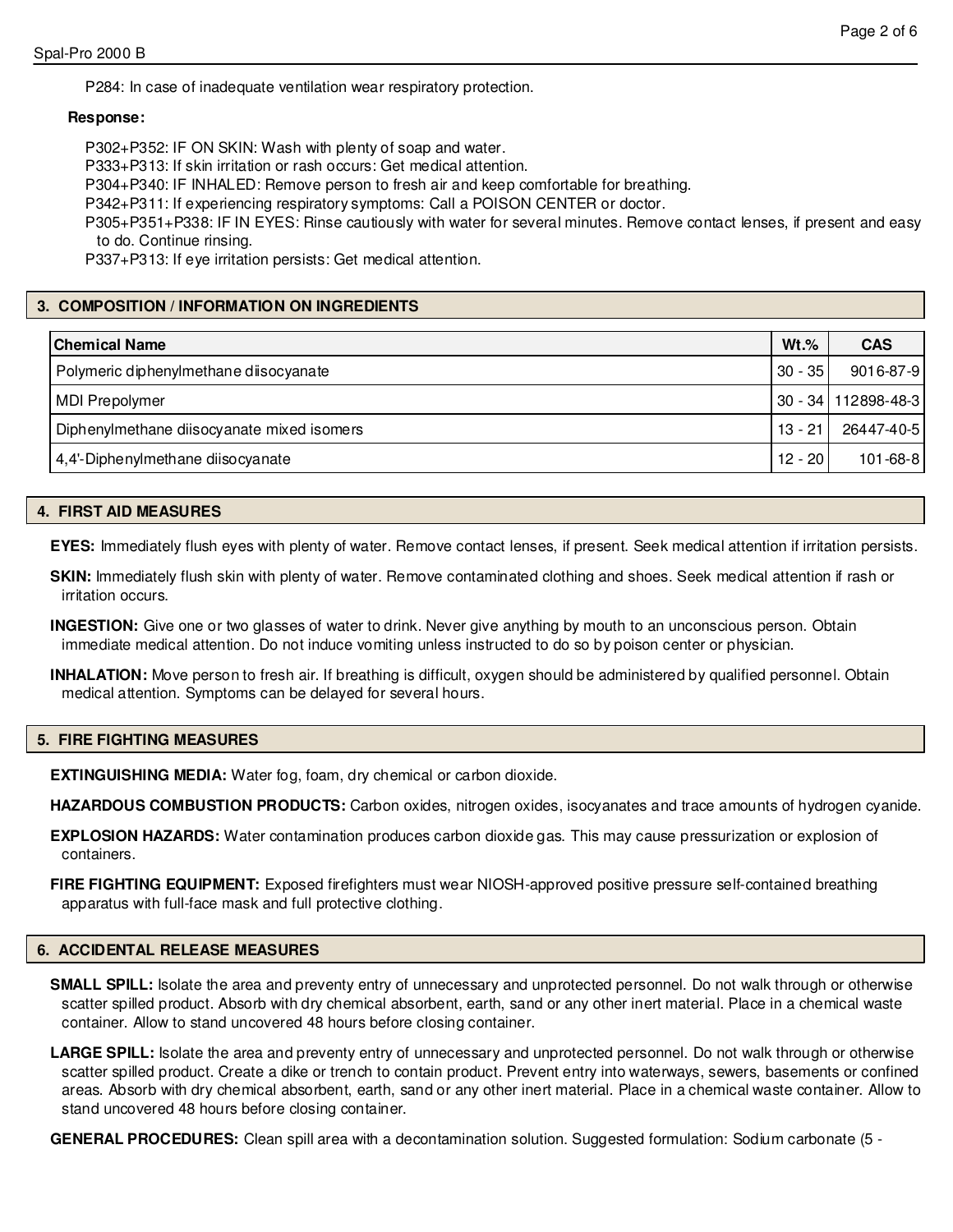10%), liquid detergent (1 - 2%), water (88 - 94%). Alternate formulation: Concentrated ammonia (3 - 8%), liquid detergent (1 - 2%), water (90 - 96%). Ensure adequate ventilation to prevent overexposure of ammonia.

**SPECIAL PROTECTIVE EQUIPMENT:** Wear protective equipment listed in Section 8.

# **7. HANDLING AND STORAGE**

**HANDLING:** Do not get in eyes, on skin or on clothing. Wash hands before eating, drinking or smoking. Do not breathe vapors or mists. Use only with adequate ventilation. Keep container closed when not in use. Do not reseal if contaminated. Keep away from heat and flame.

**STORAGE:** Store in tightly closed containers in a cool, dry and well-ventilated area away from heat or sources of ignition. Keep out of direct sunlight. Keep containers tightly sealed.

**STORAGE TEMPERATURE:** 4.4°C (40°F) Minimum to 37.8°C (100°F) Maximum

# **8. EXPOSURE CONTROLS / PERSONAL PROTECTION**

# **EXPOSURE GUIDELINES**

| OSHA HAZARDOUS COMPONENTS (29 CFR1910.1200) |     |                        |                   |                  |                   |
|---------------------------------------------|-----|------------------------|-------------------|------------------|-------------------|
|                                             |     | <b>EXPOSURE LIMITS</b> |                   |                  |                   |
|                                             |     | <b>OSHA PEL</b>        |                   | <b>ACGIH TLV</b> |                   |
| <b>Chemical Name</b>                        |     | ppm                    | mg/m <sup>3</sup> | ppm              | mg/m <sup>3</sup> |
| 4,4'-Diphenylmethane diisocyanate           | TWA | 0.02<br>Ceiling        | 0.20<br>Ceiling   | 0.005            | 0.051             |

**ENGINEERING CONTROLS:** Local exhaust ventilation used in combination with general ventilation as necessary to control air contaminats.

# **PERSONAL PROTECTIVE EQUIPMENT**

**EYES AND FACE:** Wear a face shield and chemical safety glasses or goggles.

**SKIN:** Wear impervious gloves. Cover exposed skin.

**RESPIRATORY:** For airborne exposure above the permissible exposure limit(s), wear a NIOSH approved air-purifying respirator equipped with organic vapor cartridges. For situations where the atmospheric levels may exceed the level for which an air-purifying respirator is effective, use a positive-pressure air-supplying respirator.

**WORK HYGIENIC PRACTICES:** Avoid eating, drinking or smoking while using this material. Wash hands thoroughly after handling.

#### **9. PHYSICAL AND CHEMICAL PROPERTIES**

**ODOR:** Slightly musty.

**APPEARANCE:** Amber liquid.

**FLASH POINT AND METHOD:** > 93.3°C (200°F) Closed cup.

**AUTOIGNITION TEMPERATURE:** Not established.

**VAPOR DENSITY:** Heavier than air.

**BOILING POINT:** Not established.

**FREEZING POINT:** Not established.

**SOLUBILITY IN WATER:** Insoluble, reacts with water.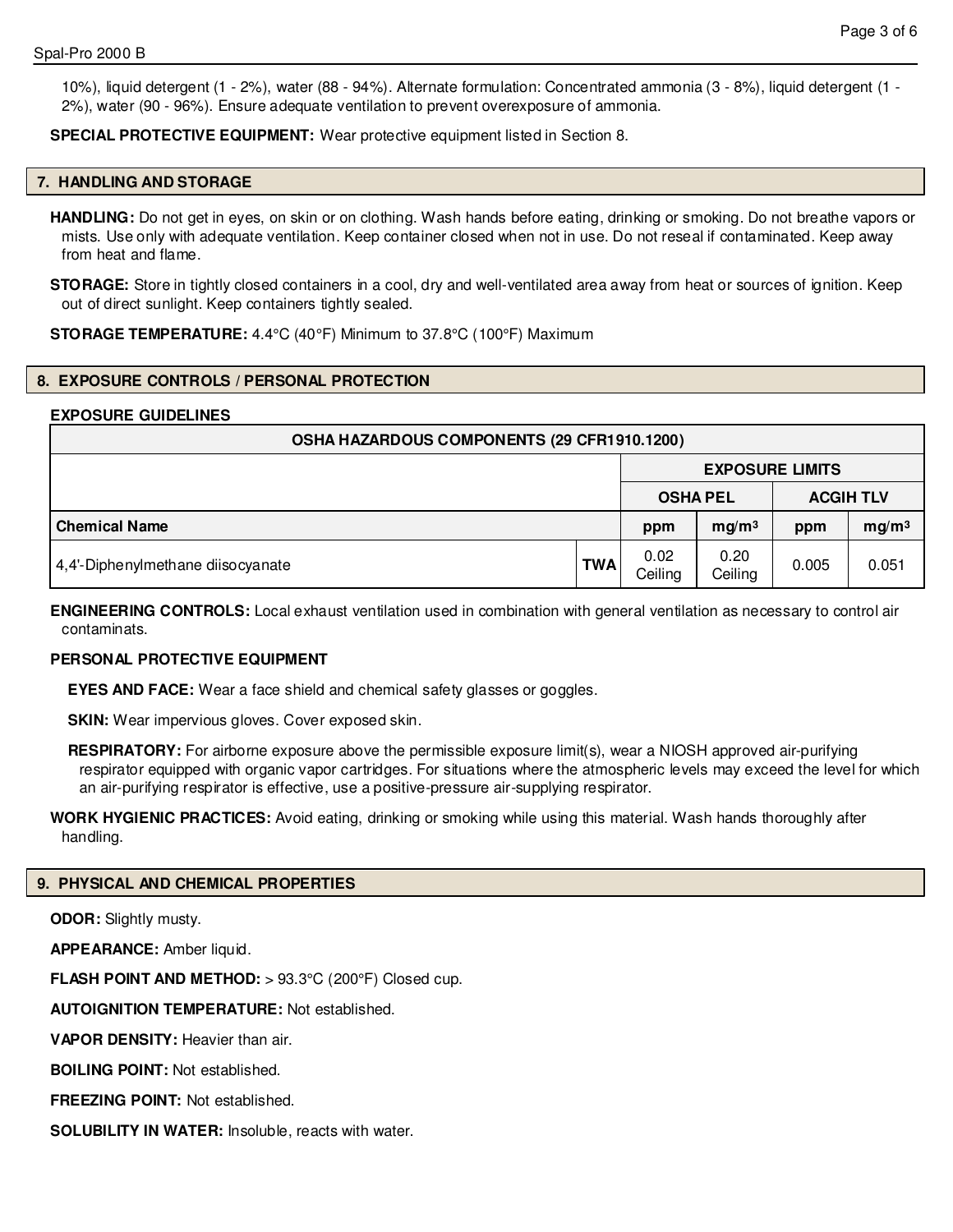# **SPECIFIC GRAVITY:** 1.15 to 1.17 (water = 1) at 23.3°C (74°F)

**VISCOSITY #1:** 650 to 850 Centipoise at 23.3°C (74°F)

# **10. STABILITY AND REACTIVITY**

**HAZARDOUS POLYMERIZATION:** Can be caused by elevated temperatures.

**STABILITY:** Stable.

**CONDITIONS TO AVOID:** Temperatures above 300 °F (148.9 °C).

**HAZARDOUS DECOMPOSITION PRODUCTS:** Carbon oxides, nitrogen oxides, isocyanates and trace amounts of hydrogen cyanide.

**INCOMPATIBLE MATERIALS:** Amines, strong acids, strong bases, oxidizing agents and peroxides.

# **11. TOXICOLOGICAL INFORMATION**

# **ACUTE**

| <b>Chemical Name</b>                   | ORAL LD <sub>50</sub><br>(rat) | <b>DERMAL LD<sub>50</sub></b><br>(rabbit) | <b>INHALATION</b><br>$LC_{50}$ (rat)    |
|----------------------------------------|--------------------------------|-------------------------------------------|-----------------------------------------|
| Polymeric diphenylmethane diisocyanate | $> 10000$ mg/kg                | $>9400$ mg/kg                             | 310 mg/m <sup>3</sup> /4h               |
| 4,4'-Diphenylmethane diisocyanate      | $> 10000$ mg/kg                | $>9400$ mg/kg                             | 0.49 mg/L/4h<br>(respirable<br>aerosol) |

# **CARCINOGENICITY**

**IARC:** Not regulated as a carcinogen.

**NTP:** Not regulated as a carcinogen.

**OSHA:** Not regulated as a carcinogen.

**SENSITIZATION:** This material is a skin and respiratory sensitizer.

# **12. ECOLOGICAL INFORMATION**

**ECOTOXICOLOGICAL INFORMATION:** MDI: LC<sub>50</sub> (Brachydanio rerio) >500 mg/L/24h; EC<sub>50</sub> (Daphnia magna) 7060 mg/L/24h

# **13. DISPOSAL CONSIDERATIONS**

**DISPOSAL METHOD:** Dispose in accordance with local, state, provincial or national regulations.

**EMPTY CONTAINER:** Decontaminate and pass to an approved drum recycler or destroy.

**RCRA/EPA WASTE INFORMATION:** If discarded in its purchased form, this material is not a RCRA hazardous waste.

**GENERAL COMMENTS:** The generation of waste should be avoided or minimized whenever possible. Chemical waste, even small quantities, should never be poured into drains, sewers or waterways.

# **14. TRANSPORT INFORMATION**

# **DOT (DEPARTMENT OF TRANSPORTATION)**

**PROPER SHIPPING NAME:** Not regulated when shipped below RQ.

**AIR (ICAO/IATA)**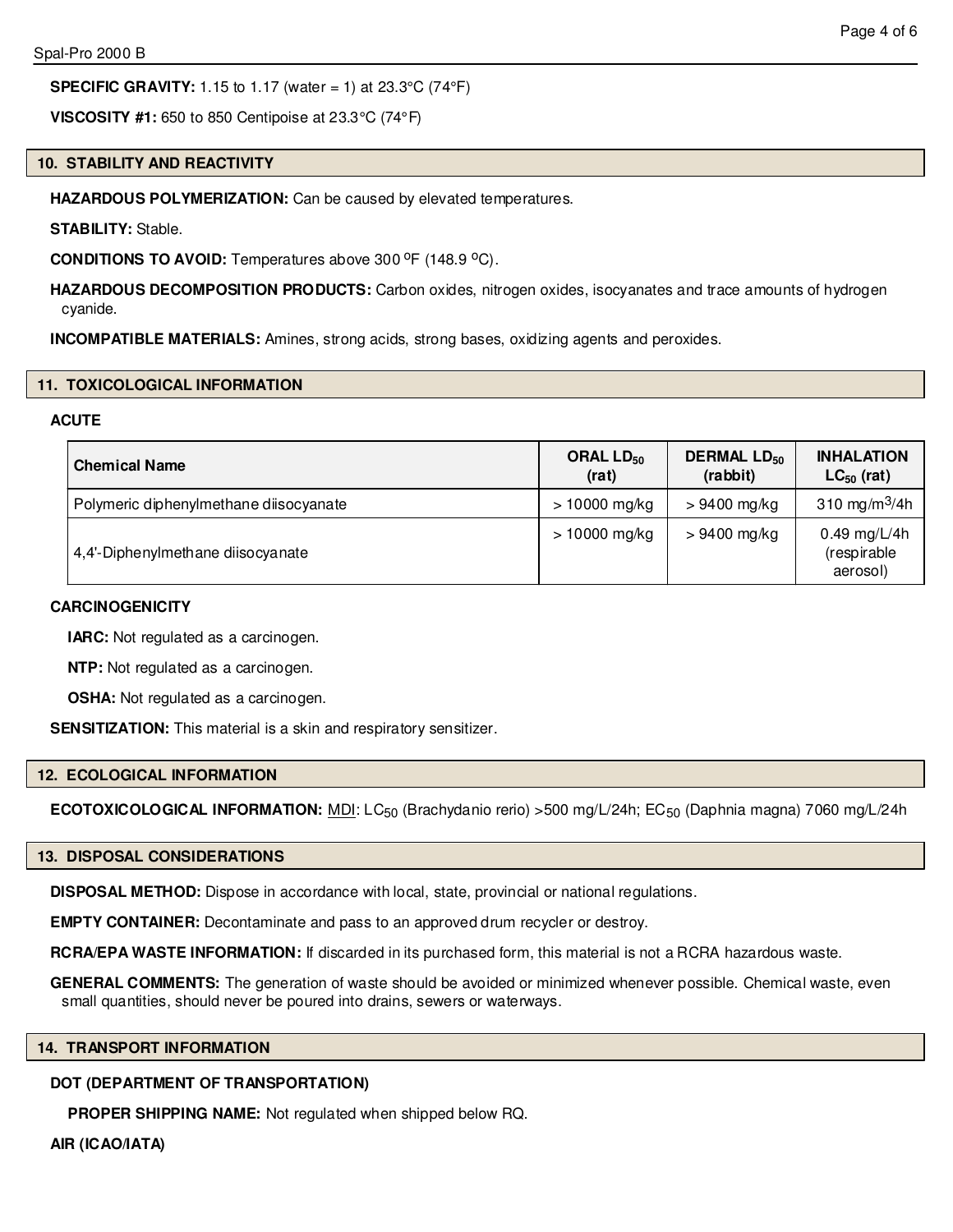**SHIPPING NAME:** Not regulated.

# **VESSEL (IMO/IMDG)**

**SHIPPING NAME:** Not regulated.

#### **15. REGULATORY INFORMATION**

# **UNITED STATES**

# **SARA TITLE III (SUPERFUND AMENDMENTS AND REAUTHORIZATION ACT)**

**311/312 HAZARD CATEGORIES:** Acute, Chronic, Reactive.

# **EPCRA SECTION 313 SUPPLIER NOTIFICATION**

| l Chemical Name                        | $Wt.\%$ | CAS | <b>Comments</b>                                         |
|----------------------------------------|---------|-----|---------------------------------------------------------|
| Polymeric diphenylmethane diisocyanate |         |     | 30 - 35   901 6-87 - 9   Diisocyanates category         |
| 4,4'-Diphenylmethane diisocyanate      |         |     | $\vert$ 12 - 20 $\vert$ 101-68-8 Diisocyanates category |

# **CERCLA (COMPREHENSIVE RESPONSE, COMPENSATION, AND LIABILITY ACT)**

| <b>Chemical Name</b>              | $Wt.$ % | <b>CERCLA</b><br>RQ |
|-----------------------------------|---------|---------------------|
| 4,4'-Diphenylmethane diisocyanate |         | $12 - 20$ 5000 lbs. |

# **TSCA (TOXIC SUBSTANCE CONTROL ACT)**

**TSCA REGULATORY:** All components are in TSCA inventory.

**RCRA STATUS:** If discarded in its purchased form, this material is not a RCRA hazardous waste.

**NATIONAL RESPONSE CENTER:** Any spill or release to the environment above the RQ must be reported to the National Response Center (800-424-8802).

# **16. OTHER INFORMATION**

**PREPARED BY:** L. P. **Date Revised:** 09/16/2014

**COMMENTS:**